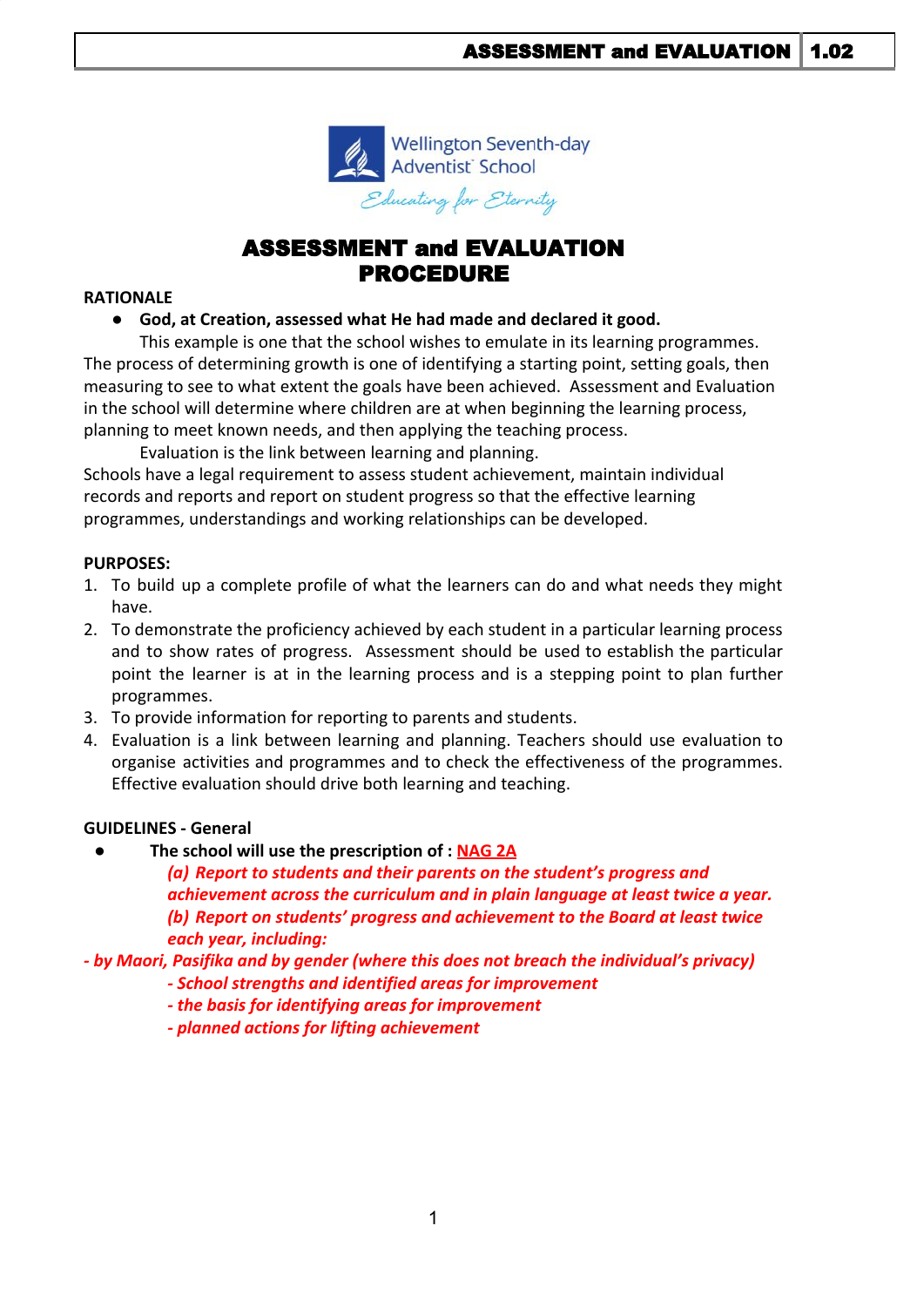#### **ASSESSMENT INFORMATION**

#### **Key components:**

- Assessment items : all curriculum areas
- Ongoing monitoring
- Conferencing notes and records of language development
- Parents' comments
- Discussions with colleagues and relevant outside agencies
- Reports from outside agencies
- Self-evaluation by the learner

## Information can be collected and recorded on/in:

- Electronic programme records
- Data collection sheets cumulative records
- Individual folders
- Individual Student Portfolios
- School Reviews
- Individual student reports for parents
- Cumulative Records held by for eg. Reading Recovery Teacher
- Special Needs Register class/school
- Student wellbeing information

### Key components of the assessment programme used prior to assessment:

*(ERO source - "Raising Achievement in Schools")*

- *● Ensure teachers use a wide range of appropriate teaching strategies and a range of rich experiences and resources so that students develop the required skills or knowledge.*
- *● Ensure teachers focus on students' understanding of how to apply their learning in different contexts across the curriculum.*
- *● Develop partnerships with parents to support learning.*
- *● Proactively identify teaching skills that need developing further.*

### **SPECIFIC GUIDELINES:**

- **1** The Assessment Programme will be used by teachers to carry out the following functions:
	- Provide a written record of each student
	- Demonstrate the achievement of each student
	- Identify the needs of students and set achievement goals for students.
	- Assist in the choice of appropriate teaching programmes and strategies.
	- Assist in the preparation of class and school reviews.
	- Report to students, parents and Board of Trustees.
	- Report to other professionals MOE/ERO/ADVISORS
- 2 Assessment practices should aim to achieve maximum educational benefit for each student
- 3 Assessment should involve all students in all curriculum areas
- 4 Assessment relies on quality information rather than quantity
- 5 Assessment practices will utilize a variety of assessment procedures
- 6 Assessment practices will recognize the importance of informal assessment by teachers, as a link to good teaching.
- 7 Assessment practices will recognize the need for documentation.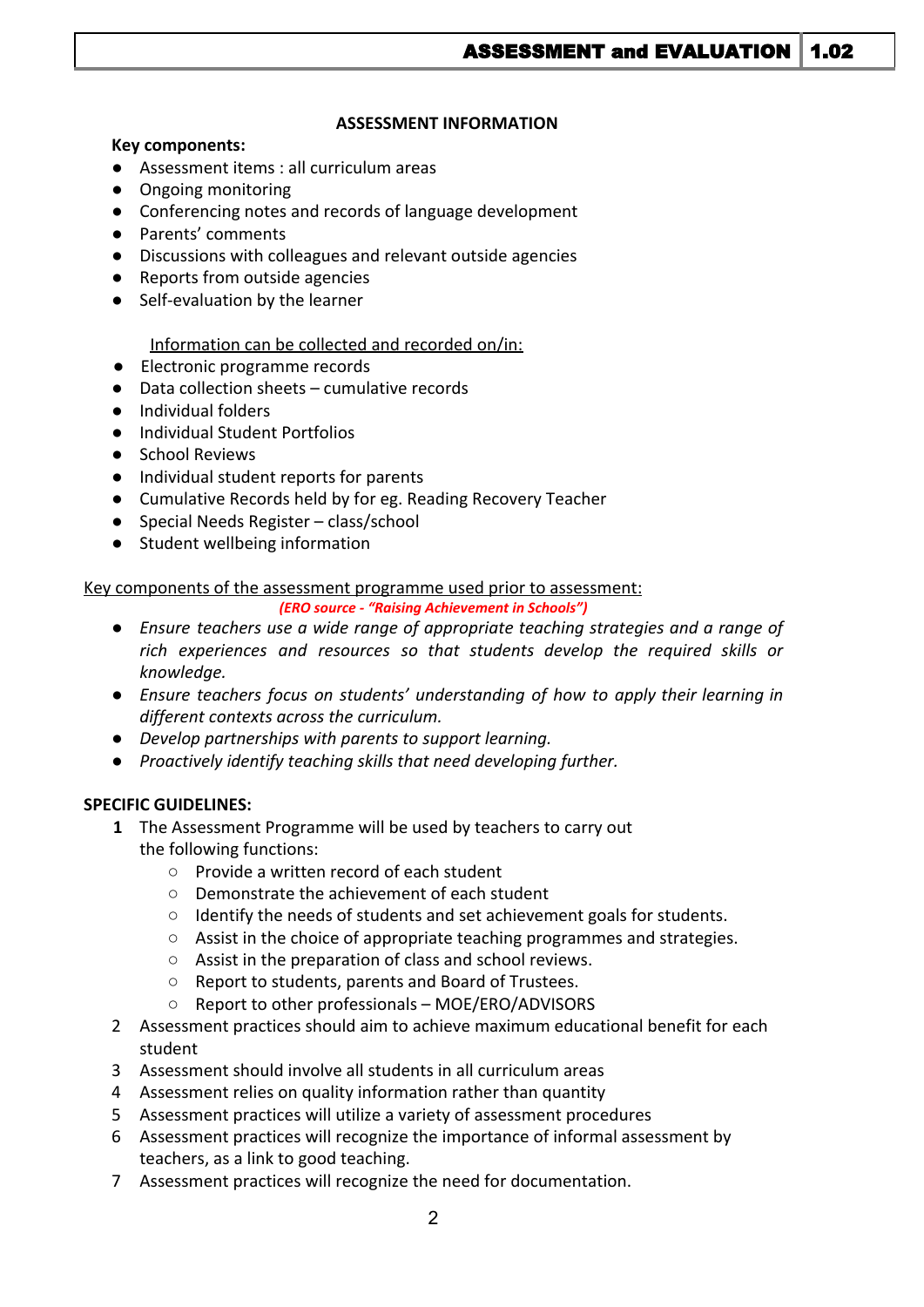This will be recorded in the following ways:

Unit plans will show objectives to be assessed;

Teachers Assessment Folder (in which class achievement is collated);

Individual Pupil Profiles;

Copies of Pupils' reports;

Achievement Statements.

8 Assessment practices will encompass the intent and legalities of the *Privacy Act* and in doing so ensure that all assessment and evaluation data is purposeful and confidential to those that have a genuine educational association with each student, and the school record keeping system.

# **Mechanics of the Assessment Programme:**

- *Classroom Manager:* This is used to record assessment data for individual students. Written reports are generated at the end of Terms Two and Four. Full instructions regarding good practice and layout are provided on an annual basis.
- *Cumulative Files*: Teachers maintain an individual file for each student to provide a cumulative record of progress. Samples are dated, analysed or annotated. A list of file requirements is provided with each file.
- *Standardised Tests*: Information gathered from these standardised tests provides school wide data in relation to trends and patterns that are norm referenced at a national level.
- *Classroom practice:* This will reflect the use of formative assessment strategies including articulating achievement expectations, goal setting, self and peer assessment; quality feedback and feed forward; the use of external assessment tools (e.g. ASTTle, NEMP, Exemplars); the use of assessment data to inform future planning and the use of a range of assessment strategies integrated in classroom programmes.
- *Personal informal assessments:* Influences on student learning development linked to student wellbeing and family situations.

# **Use of Assessment Data:**

- 1. Assessment should be ongoing, accurate, concise and relevant to learning and teaching. All statements should be able to be substantiated. Attitudes and values as well as skills in knowledge should be considered.
- 2. Data on its own has little use it should be analysed and interpreted. Trends will then be identified.
- 3. Assessment should take many forms and should be non-threatening to the learner. It should show sensitivity towards learning styles, culture, gender, wellbeing and equity issues. Forms of assessment should be appropriate to the agreed objectives or skills to be assessed. Feedback should be constructive.
- 4. Records should be readily available for discussion with other teachers, parents or outside agencies where appropriate.
- 5. The Principal and Teachers need to use data to identify priority groups and monitor progress and to evaluate the impact of programmes and systems over time.
- 6. Assessment should help to drive future inquiry based teaching and learning initiatives.

# **ASSESSMENT and REPORTING**

Simple, clear and regular assessment and recording of student progress is necessary so that achievements can be monitored and individual needs recognised.